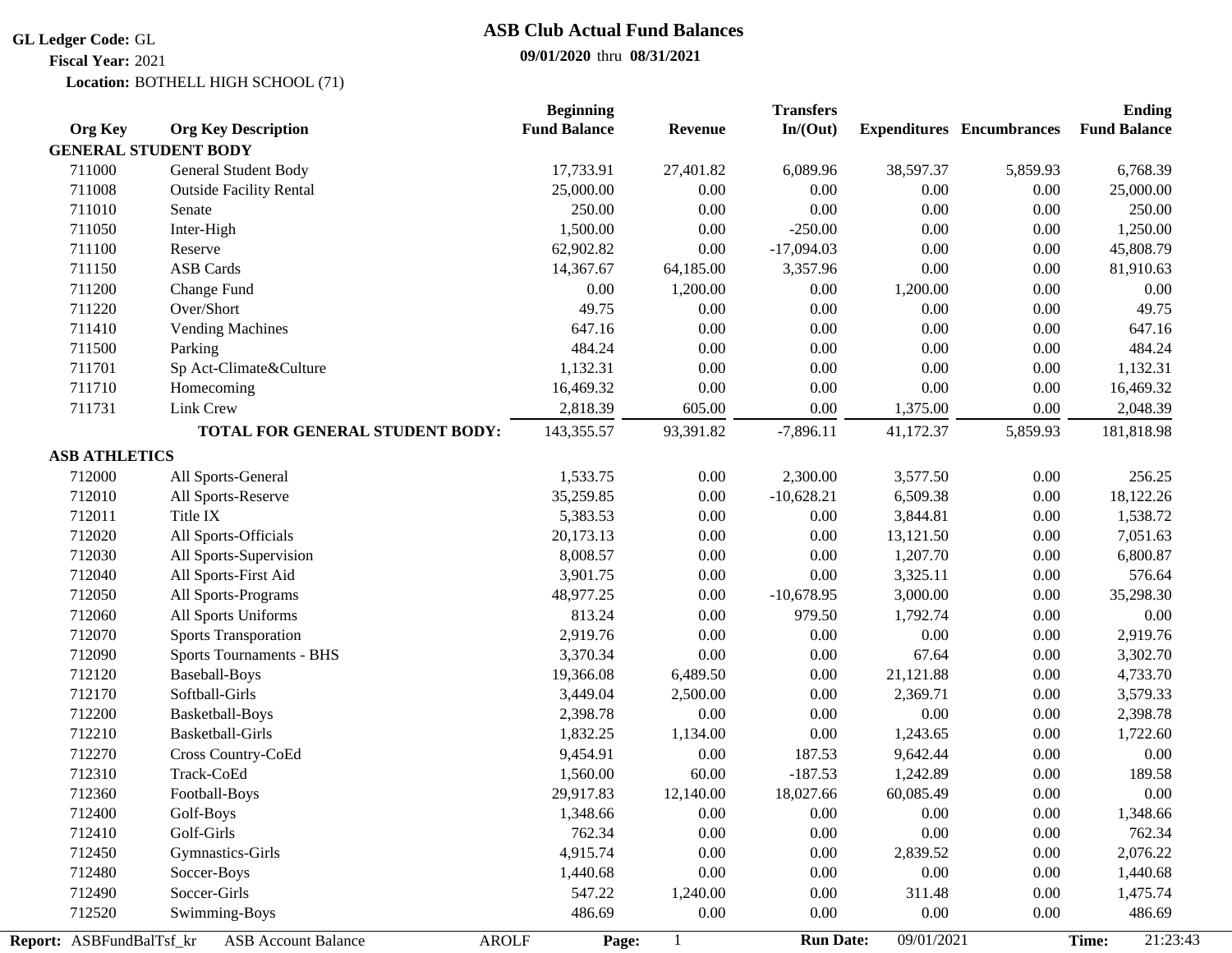#### **GL Ledger Code:** GL

## **09/01/2020** thru **08/31/2021 ASB Club Actual Fund Balances**

**Fiscal Year:** 2021

BOTHELL HIGH SCHOOL (71) **Location:**

|                          |                                              | <b>Beginning</b><br><b>Fund Balance</b> |                        | <b>Transfers</b> |            | <b>Expenditures</b> Encumbrances | <b>Ending</b><br><b>Fund Balance</b> |
|--------------------------|----------------------------------------------|-----------------------------------------|------------------------|------------------|------------|----------------------------------|--------------------------------------|
| <b>Org Key</b><br>712530 | <b>Org Key Description</b><br>Swimming-Girls | 203.26                                  | <b>Revenue</b><br>0.00 | In/(Out)<br>0.00 | 0.00       | 0.00                             | 203.26                               |
| 712560                   | Tennis-Boys                                  | 587.09                                  | 1,020.00               | 0.00             | 199.00     | 0.00                             | 1,408.09                             |
| 712570                   | Tennis-Girls                                 | 14.69                                   | 1,370.00               | 0.00             | 0.00       | $0.00\,$                         | 1,384.69                             |
| 712620                   | Volleyball                                   | 1,077.11                                | 4,575.00               | 0.00             | 1,090.04   | $0.00\,$                         | 4,562.07                             |
| 712640                   | Wrestling-CoEd                               | 412.18                                  | 0.00                   | $0.00\,$         | 165.15     | $0.00\,$                         | 247.03                               |
| 712660                   | Badminton - Girls                            | 126.98                                  | 0.00                   | 0.00             | 0.00       | 0.00                             | 126.98                               |
|                          |                                              |                                         |                        |                  |            |                                  |                                      |
|                          | <b>TOTAL FOR ASB ATHLETICS:</b>              | 210,242.70                              | 30,528.50              | 0.00             | 136,757.63 | 0.00                             | 104,013.57                           |
| <b>ASB CLASSES</b>       |                                              |                                         |                        |                  |            |                                  |                                      |
| 713019                   | BHS - Class of 2019                          | 125.51                                  | 20.00                  | $-125.51$        | 0.00       | 0.00                             | 20.00                                |
| 713020                   | BHS - Class of 2020                          | 2,192.89                                | 0.00                   | $-2,192.89$      | 0.00       | 0.00                             | 0.00                                 |
| 713021                   | BHS - Class of 2021                          | 900.00                                  | 9,095.00               | 10,664.51        | 20,659.51  | 0.00                             | 0.00                                 |
| 713022                   | BHS - Class of 2022                          | 0.00                                    | 450.00                 | $-450.00$        | $0.00\,$   | 0.00                             | 0.00                                 |
|                          | <b>TOTAL FOR ASB CLASSES:</b>                | 3,218.40                                | 9,565.00               | 7,896.11         | 20,659.51  | $0.00\,$                         | 20.00                                |
| <b>ASB CLUBS</b>         |                                              |                                         |                        |                  |            |                                  |                                      |
| 714410                   | Band                                         | 485.63                                  | 20.00                  | 0.00             | 230.48     | $0.00\,$                         | 275.15                               |
| 714420                   | Orchestra                                    | 191.00                                  | 64.00                  | 0.00             | 69.07      | 0.00                             | 185.93                               |
| 714430                   | Choir                                        | 2,030.79                                | 107.00                 | 0.00             | 216.68     | 0.00                             | 1,921.11                             |
| 714510                   | Yearbook                                     | 55,299.71                               | 52,855.00              | 0.00             | 27,509.01  | 31,500.00                        | 49,145.70                            |
| 714520                   | Newspaper                                    | 644.84                                  | 0.00                   | 0.00             | 0.00       | 0.00                             | 644.84                               |
| 714600                   | Drama                                        | 7,963.67                                | 2,995.50               | 0.00             | 3,091.23   | 0.00                             | 7,867.94                             |
| 714620                   | Debate                                       | 20.00                                   | 0.00                   | $0.00\,$         | 0.00       | $0.00\,$                         | 20.00                                |
| 714710                   | Art                                          | 500.00                                  | 0.00                   | $0.00\,$         | 0.00       | $0.00\,$                         | 500.00                               |
| 714723                   | Spanish Club                                 | 322.37                                  | 0.00                   | 0.00             | 0.00       | 0.00                             | 322.37                               |
| 714726                   | Japanese Club                                | 1,128.06                                | 212.00                 | 0.00             | 114.40     | 0.00                             | 1,225.66                             |
| 714728                   | American Sign Language Club                  | 818.04                                  | 0.00                   | 0.00             | 0.00       | 0.00                             | 818.04                               |
| 714730                   | Math Club                                    | 500.00                                  | 0.00                   | 0.00             | $0.00\,$   | 0.00                             | 500.00                               |
| 714745                   | <b>Bowling Club</b>                          | 42.86                                   | 0.00                   | 0.00             | 0.00       | 0.00                             | 42.86                                |
| 714748                   | Lacrosse                                     | 184.84                                  | 392.00                 | 0.00             | 0.00       | 0.00                             | 576.84                               |
| 714749                   | Crew                                         | 22.52                                   | 0.00                   | $0.00\,$         | 0.00       | $0.00\,$                         | 22.52                                |
| 714762                   | Science Olympiad                             | 1,216.59                                | 0.00                   | $0.00\,$         | 170.28     | $0.00\,$                         | 1,046.31                             |
| 714774                   | <b>History Club</b>                          | 179.38                                  | 0.00                   | 0.00             | 0.00       | 0.00                             | 179.38                               |
| 714777                   | Mock Trial Club - BHS                        | 212.22                                  | 0.00                   | $0.00\,$         | $0.00\,$   | 0.00                             | 212.22                               |
| 714791                   | <b>FBLA</b>                                  | 70.00                                   | 5,878.77               | $0.00\,$         | 5,480.00   | 0.00                             | 468.77                               |
| 714792                   | <b>Model United Nations</b>                  | 321.00                                  | 0.00                   | 0.00             | 0.00       | 0.00                             | 321.00                               |
| 714796                   | <b>Fashion Club</b>                          | 187.00                                  | 0.00                   | 0.00             | 0.00       | 0.00                             | 187.00                               |
| 714821                   | Cheerleaders                                 | 23,292.15                               | 17,739.00              | 0.00             | 17,594.60  | 10,332.00                        | 13,104.55                            |
| 714841                   | Honor Society                                | 4,842.95                                | 2,242.00               | 0.00             | 1,495.48   | 0.00                             | 5,589.47                             |
| 714846                   | Key Club                                     | 1,218.21                                | 780.00                 | 0.00             | 500.00     | 0.00                             | 1,498.21                             |
| 714849                   | Chess Club                                   | 232.45                                  | 0.00                   | 0.00             | 0.00       | 0.00                             | 232.45                               |
| Report: ASBFundBalTsf_kr | <b>ASB Account Balance</b><br><b>AROLF</b>   | Page:                                   | $\overline{c}$         | <b>Run Date:</b> | 09/01/2021 |                                  | 21:23:43<br>Time:                    |